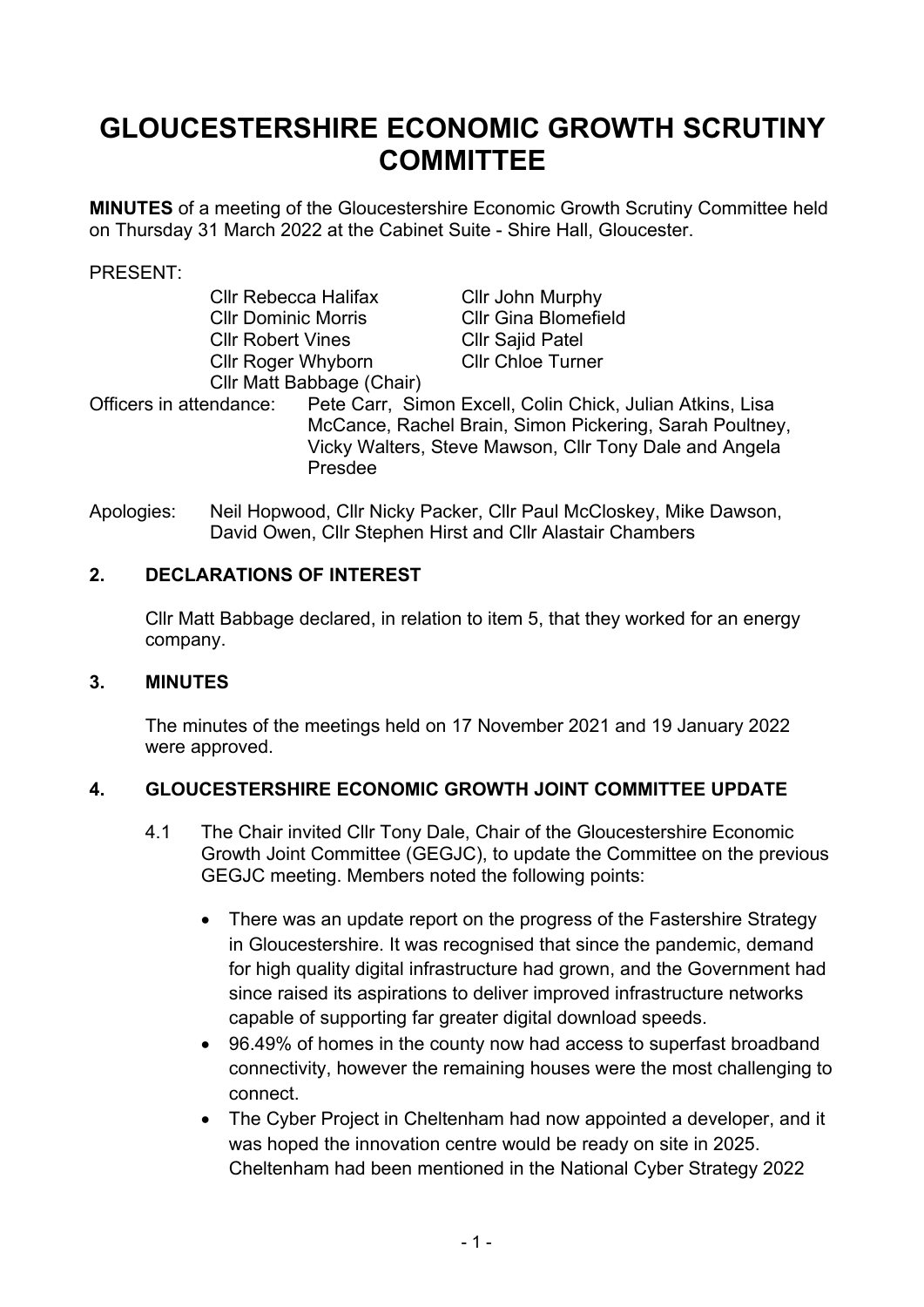from Government, and there would be an opportunity to pitch the project to the Prime Minister at a meeting in May.

- Work on the Statement of Common Ground had not progressed due to capacity issues.
- The LEP update advised that they were still waiting to hear from Government as to their function and form moving forward. The recently published Levelling Up white paper provided the first details of the UK Shared Prosperity Fund which replace the European funds previously used by the LEP for projects in Gloucestershire.
- The expected Business Rate Pool gain for 2021/22 was £4.17million, which would lead to an allocation of £833k to the SEDF. The final settlement for local government for 2022/23 had confirmed that pooling would continue, and business rates growth would not currently be reset.
- The Committee considered two requests for funding from the SEDF:
	- £150,000 to launch the 'Made in Gloucestershire' Initiative (approved).
	- £850,000 for development funding for the Central Gloucestershire Mass Transit Scheme (refused).
- Whilst the Committee was supportive of the Mass Transit System in principle, concerns were raised about the amount of funding being requested, whether this funding should come from the SEDF or elsewhere, and whether the focus should be on other projects that would have a more immediate impact for Gloucestershire.
- The next GEGJC meeting will take place on 19 May 2022 at 10am and will include items on the UK Shared Prosperity Fund, including opportunities for Gloucestershire, and a sector profile on agritech and farming in the county.
- 4.2 On the Broadband rollout, it was highlighted that there still remained significant pockets of connectivity issues within the towns, it was not just in remote areas. It was advised that there had been delays recently due to an ongoing dispute with Building Digital UK but now that had been resolved, issues in accessible areas should be addressed quickly. GEGJC were much more concerned about the remote, harder to reach areas.

## **5. ECONOMIC IMPACTS OF CLIMATE CHANGE**

- 5.1 Lisa McCance (Director at Shared Intelligence) introduced the item, followed by a presentation from Rachel Brain (2030 Strategy Manager at Stroud District Council), Julian Atkins (Interim Countywide Climate Change Coordinator) and Simon Pickering (Co-Chair LEP Energy Sector Group). Members noted the following points:
	- The item today was in two parts, the written report reflected a summary of work that was being done across the county on a broader climate change agenda and the data which had been remodelled to give an indication of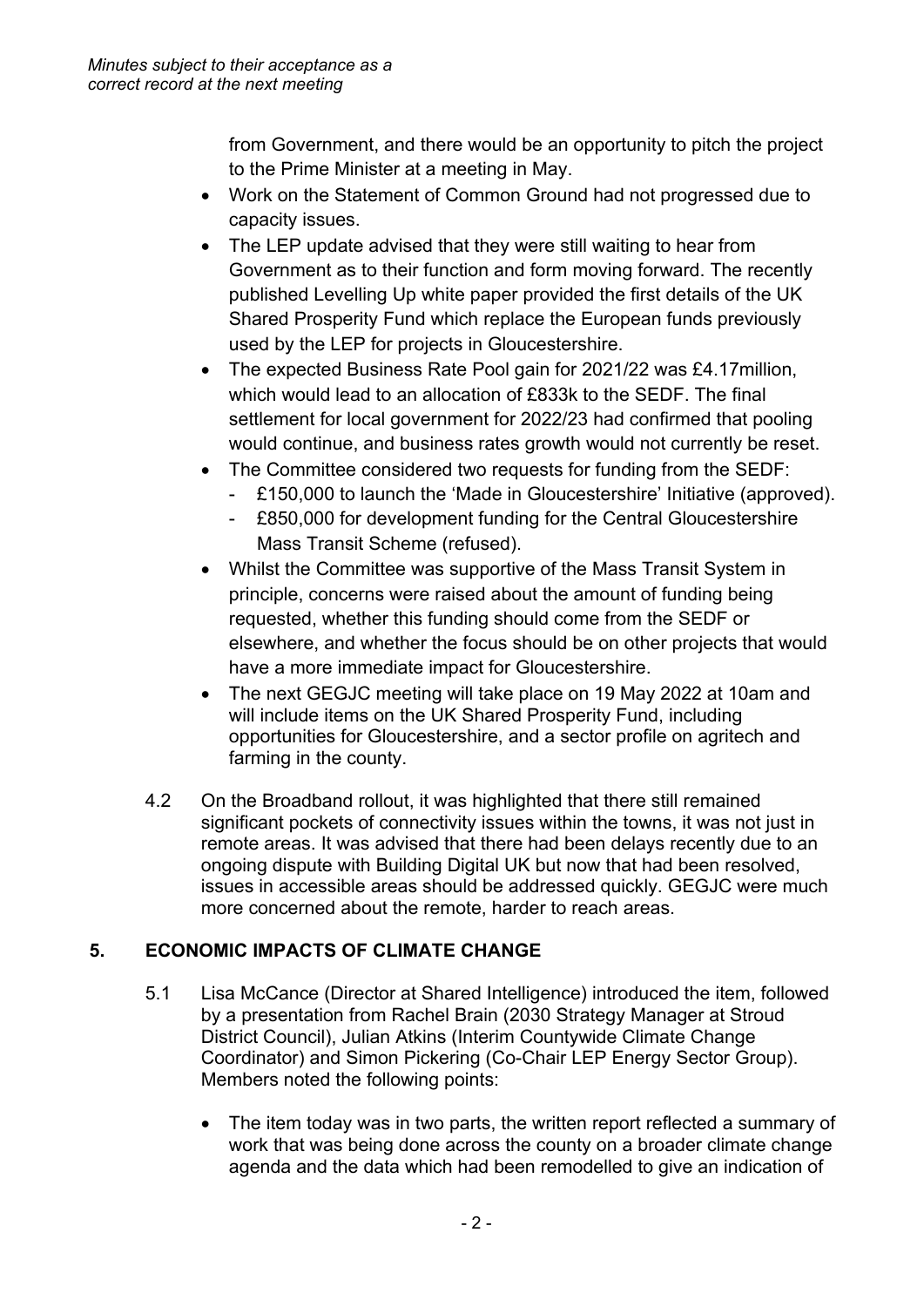green job growth as defined by the Low Carbon Renewable Energy Economy (LCREE). Recent establishment of Climate Leadership Gloucestershire (CLG) had enabled the county to agree four key objectives, as listed in the report. Below this, there were 10 core themes, one of which was for the economy.

- The data presented in the report had followed a methodology created by the Local Government Association's work on LCREE to understand where the green job demand was coming from by sector.
- Gloucestershire had a higher baseline for these jobs than its neighbours (shown in Fig4) but its growth in percentage terms was not anticipated to be as high.
- In absolute growth terms, this growth was expected to come from lowcarbon electricity, and in percentage terms, from low-carbon services, infrastructure, and low-emission sectors. This clearly showed potential sectors that it could be worth Gloucestershire engaging more or investing more in to make the most of that growth (Fig2).
- At a district level, Gloucester was expected to have the highest proportionate of jobs, which equated to some 9,000 job opportunities, and Tewkesbury the highest proportion of growth (Fig3).

## 5.2 **Presentation – What does 'Green' mean?**

- There were numerous national and international groupings of businesses with a target of becoming carbon neutral by a particular date. One of the largest being 'Race to Zero' who collectively now cover nearly 25% global CO2 emissions and over 50% GDP. Slide 6 outlined what a business committed to when declaring a Climate Emergency, with reconfiguration being one of the most important things they can change.
- Numerous of like businesses looking to go carbon zero were coming together and working out the actions they can take collectively such as, Net-Zero Insurance Alliance, for example which would then have a larger impact on other sectors and society.
- Slide 10 showed which organisation from within CLG was leading on which core theme.
- Slides 11 showed the regional context for Gloucestershire, its strengths, and challenges in respect of climate change. LEP research in terms of the strengths, weaknesses, challenges, and opportunities for decarbonising Gloucestershire's economy was shown on slides 12-13.
- The move towards a greener county had brought some 'big ticket' projects to date such as Eco Park, the Energy Park and the proposed STEP Fusion reactor. The Western Gateway has also signalled its intention to review tidal energy production in the Severn. However the county needs to consider how best to support the many small-medium businesses that exist in making the transition to net zero as well.
- Looking at Gloucestershire in a more local context, its challenges were around connectivity due to its mixed economic landscape and having a majority of SME businesses who may find that their scope 1 and 2 emissions (direct emissions from owned or controlled sources and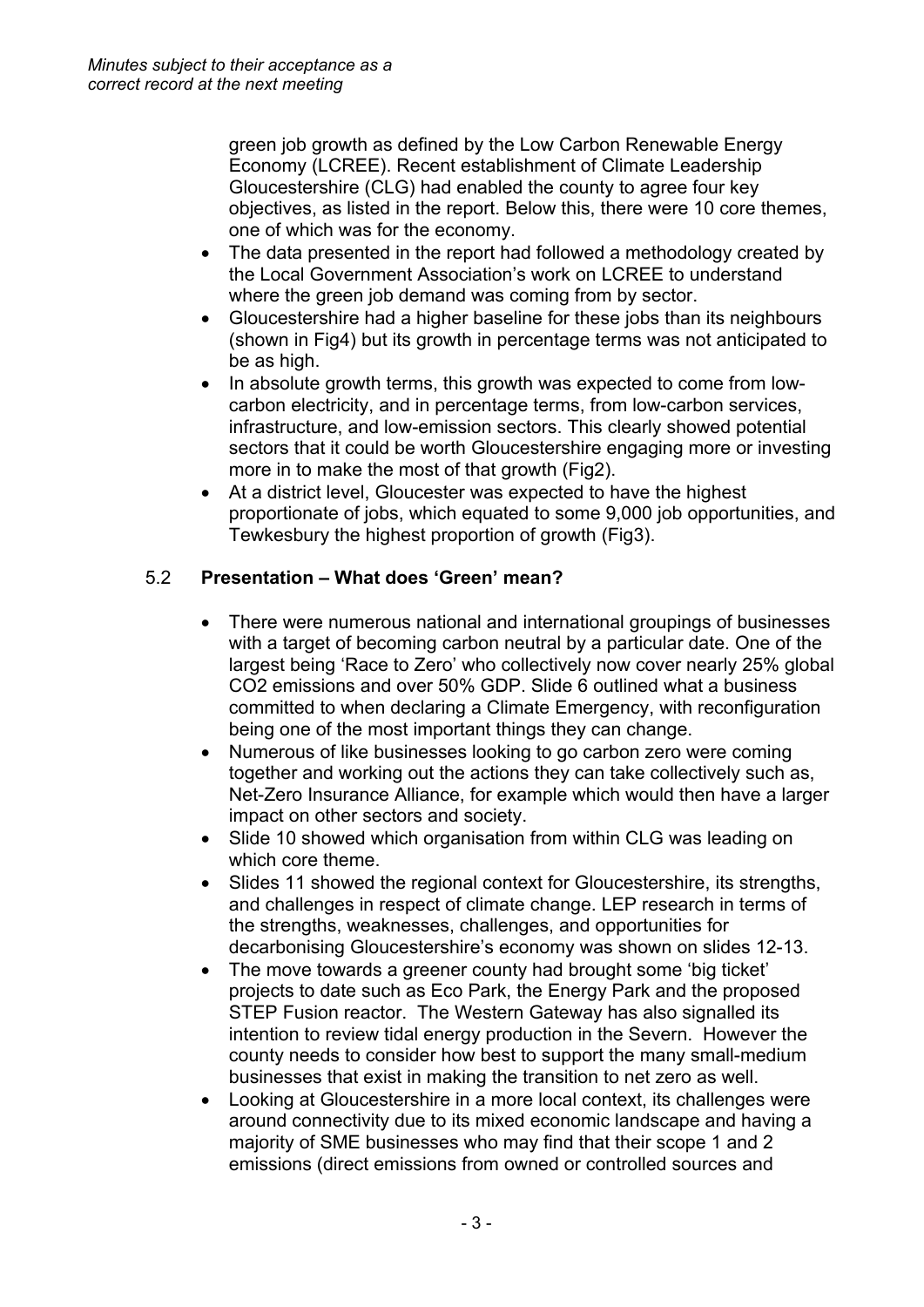indirect emissions from the generation of purchased electricity, steam, heating and cooling consumed by the reporting company) were largely out of their control due to renting business space etc.

- On the flip side however, there were opportunities and potential in this rich and varied economy through locally established supply chains which made Gloucestershire's businesses more resilient, building local wealth, fulfilling local needs, spreading the county's assets through aspiration and reducing transport impacts.
- In Gloucestershire, the carbon challenges were therefore more likely to be addressed when we start to look at local economy, as this would lead to local wealth which then led to more investment.
- A green economy required us to think big but also think very small and local at the same time, because it is founded on how people live, work, consume and move around.
- Covid thought us a great deal about how local communities can quickly mobilise to address challenges of local delivery, lessons that need to remain as we move to tackle the carbon challenge.
- Council's in Gloucestershire played a key role, not only in addressing the emissions they were directly responsible for, but also being outward looking, the way we work with businesses and shape the economy were equally important and the impact they could have on the county's challenges.

## **Questions**

- 5.3 It was queried where the biggest carbon reduction areas were within the presented themes, and therefore the priority areas to focus the county's resource.
- 5.4 Members noted that Gloucestershire's biggest emissions by far were from transport, followed by buildings (primarily domestic due to insulation and energy use), then agriculture and particularly cattle farming. The Committee noted that they had been invited to join Environment Scrutiny on 24 May 2022 to consider a presentation on transport decarbonisation for the county.
- 5.5 A member was surprised that at Figure 1 of the report, it was showing a minimal 5% increase in energy efficiency jobs, given that retrofitting homes was one of the biggest challenges. It was advised that the data presented at Figure 1 was a 2030-2050 timeframe, and the theory being that the energy efficiency elements would already be built into the regular day job of that sector by 2030.
- 5.6 A member questioned what could be done to try and promote and make Gloucestershire the place businesses wanted to come, to avoid being outperformed by larger towns and retain as much benefit of the green transition as possible.
- 5.7 It was noted that there were a number of things that would need to be considered, including how to best utilise inward investment into the county.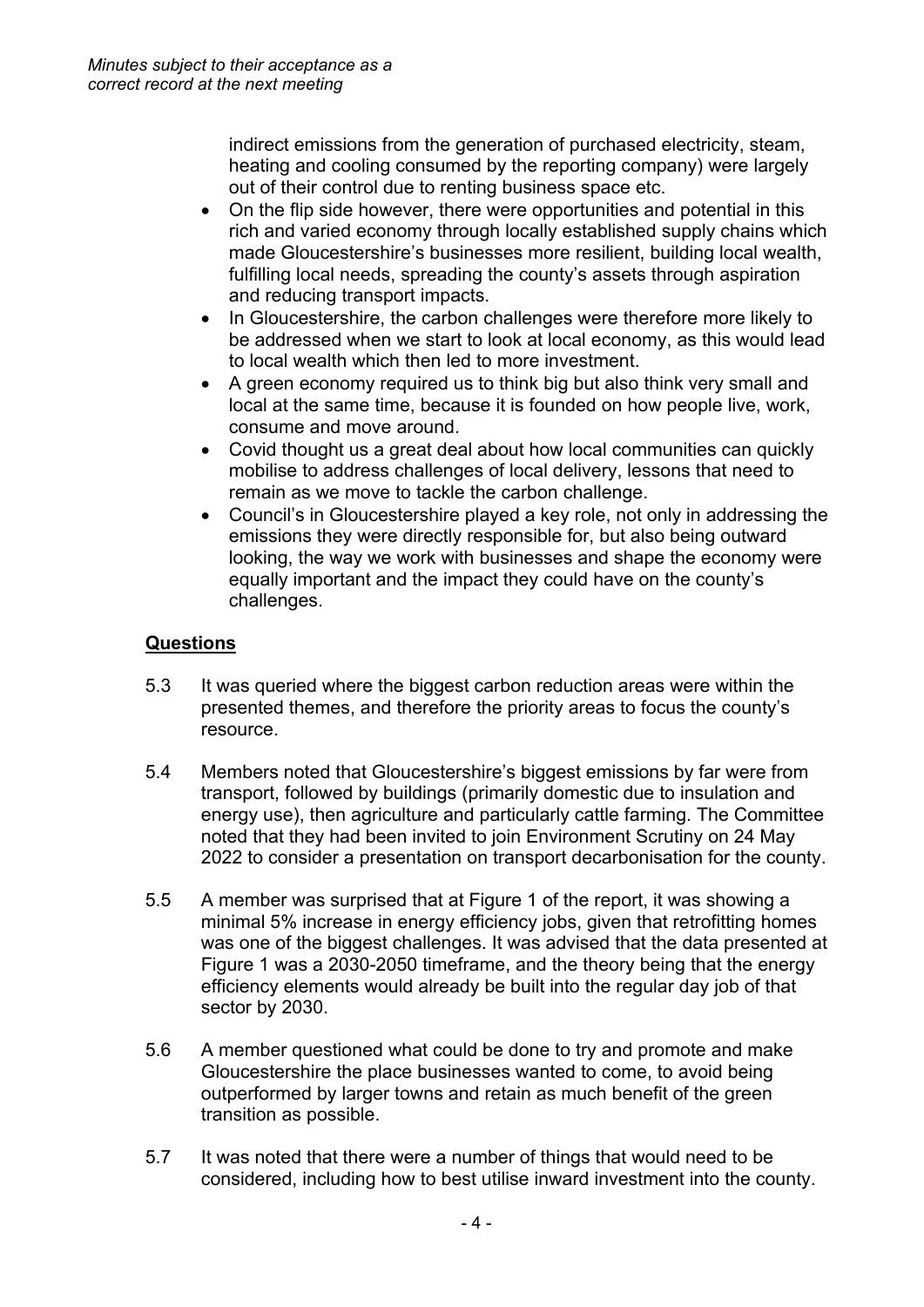Gloucestershire had to identify its strengths, be more aware of what its assets were, and start on the local changes, rather than just focusing on big projects. Businesses had begun to make decisions about who they brought from and sold to, based on green credentials. It was therefore the local council's role to make it easy for green jobs to come to Gloucestershire and stay here, as well as attract individuals who were making these changes, resulting in the county being an all-round greener place to live and work.

- 5.8 The Committee noted that Gloucestershire was made up of predominantly smaller businesses who may suffer from not having enough time or resource to explore opportunities to reduce their carbon footprint, with some feeling very lost and overwhelmed on where to start. For local authorities and councillors, it was more a role of facilitating and enabling, peer to peer learning was much more effective in this space.
- 5.9 It was advised that there were a number of initiatives already in existence to help businesses learn from their peers in the same sector. There was the [Target](https://target2030.co.uk/) 2030 project which offered technical, practical, and funding support, plus case study tools to learn from. There were a number of programmes available nationally, which provided online tools and national events etc. GFirst LEP and Business West ran various local events to bring businesses together in discussions. They also supported through the local Growth Hub network by providing general business support plus specialist advisers available on sustainability and behaviour change.
- 5.10 In addition, it was hoped that work streams resulting from the CLG discussions would act as path finders in this area, helping to connect businesses and residents to the help and resources available.
- 5.11 A member added that many small businesses in the county were simply trying to keep their business going and make ends meet, many did not have the finance to consider changes.
- 5.12 It was explained that the LEP tried to work closely with business network associations, but completely acknowledged that some businesses did not have these on their radar to begin with. The LEP would continue to try multiple channels but were considering more outreach work by the Growth Hub teams to work within the local communities as well.
- 5.13 GCC also had a small community engagement team within its sustainability department who had put together an engagement strategy for campaigns being published this year, primarily looking at reducing SUP etc.

### **ACTION Julian Atkins (share campaign details)**

### **6. YOUTH UNEMPLOYMENT**

6.1 Pete Carr (Director of Employment and Skills GFirst LEP), Sarah Poultney (Head of Transformation, GCC) and Vikki Walters (Strategic Lead for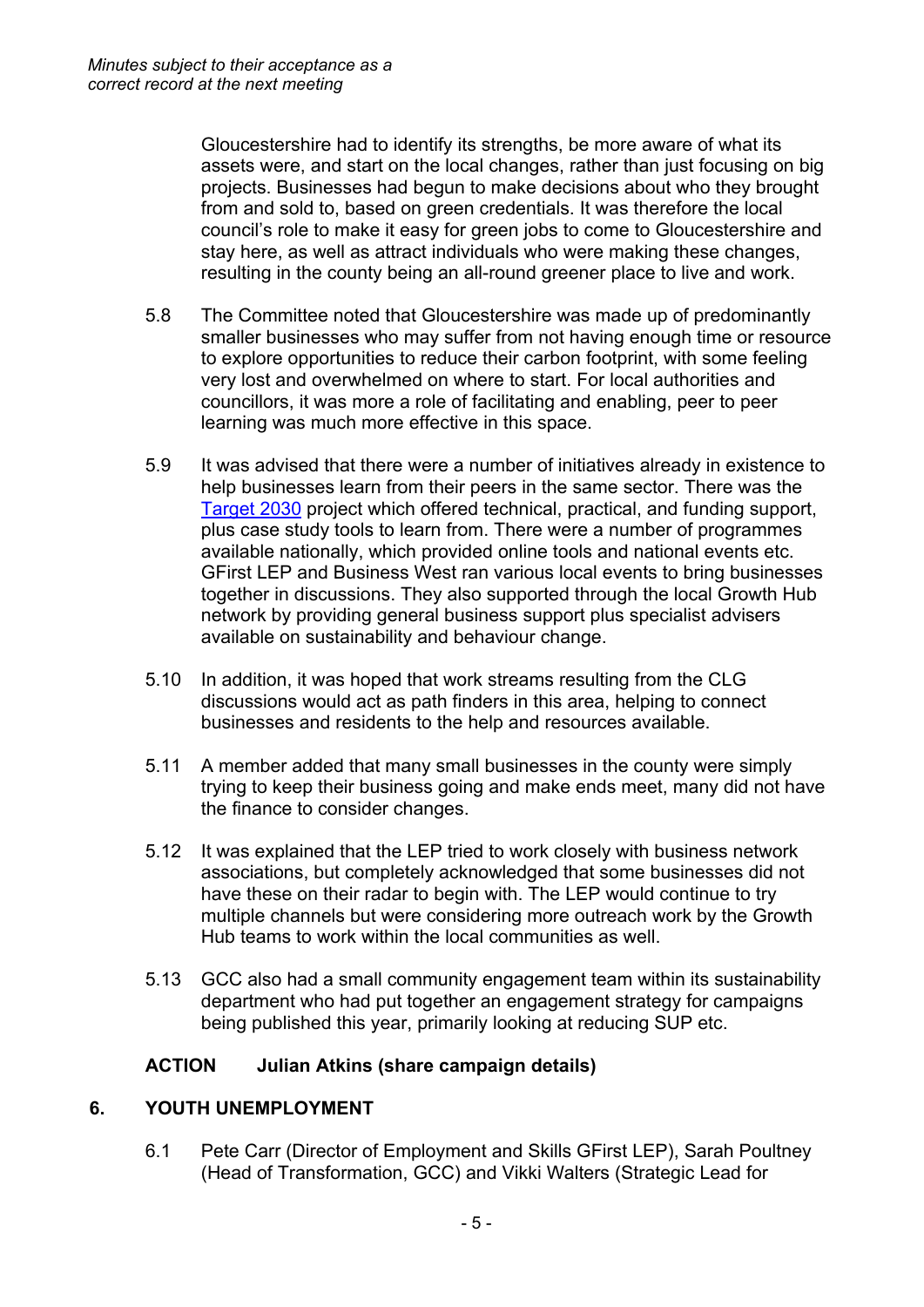Inclusive Employment, GCC) shared the following [presentation](https://glostext.gloucestershire.gov.uk/documents/s80712/Youth%20Unemployment%20Presentation%20for%20Economic%20Scrutiny%20Committee%20March%202022.pdf) and noted the following key points:

- Slide 3 highlighted key figures and trends within youth unemployment data.
- Slide 4-10 illustrated graphs that supported the figures and trends in slide 3.
- Slide 11 highlighted the main challenges for young people who were unemployed, which included anxiety, lack of confidence, social isolation, wider mental health impacts and financial pressures.
- Slide 12 included a spoken account from a young person's experience of unemployment who was working at GCC through the Kickstart scheme.
- Slide 13-15 highlighted various support and programmes available to young people.
- Slide 16 explained further developments that GCC were working on which would require member support. The officer explained that funding had been secured for some of the work streams, but other projects were on a temporarily funded basis. Therefore, they would need to prioritise projects due to funding gaps, unless more funding was secured.
- Slide 17 highlighted that they would be taking discussions forward with the Child Friendly Gloucestershire Coalition and encouraged members to let them know if there were any areas they would like a 'deep dive' into in future Scrutiny meetings.
- **Action** Pete Carr to share video with members of young people explaining their experience of unemployment

## **Questions**

- 6.2 A member asked that when looking at NEET (young people Not in Education, Employment, or Training) data, whether it was analysed through protected characteristics and were there any initiatives that focused on supporting those with protected characteristics.
- 6.3 The officer explained that the data was not specifically broken-down in this way, however within some current projects there was data that did enable some analysis of protected characteristics. However, it was more targeted at whether a young person was at risk of becoming NEET.
- 6.4 It was further questioned how GCC was encouraging and supporting employers to not put unnecessary barriers in the way of NEET and whether there was good engagement with employers across the different sectors.
- 6.5 The question was welcomed, and the officer agreed this type of engagement was fundamental. There were several businesses they were already working with as part of the employment charter, but there needed to be many more.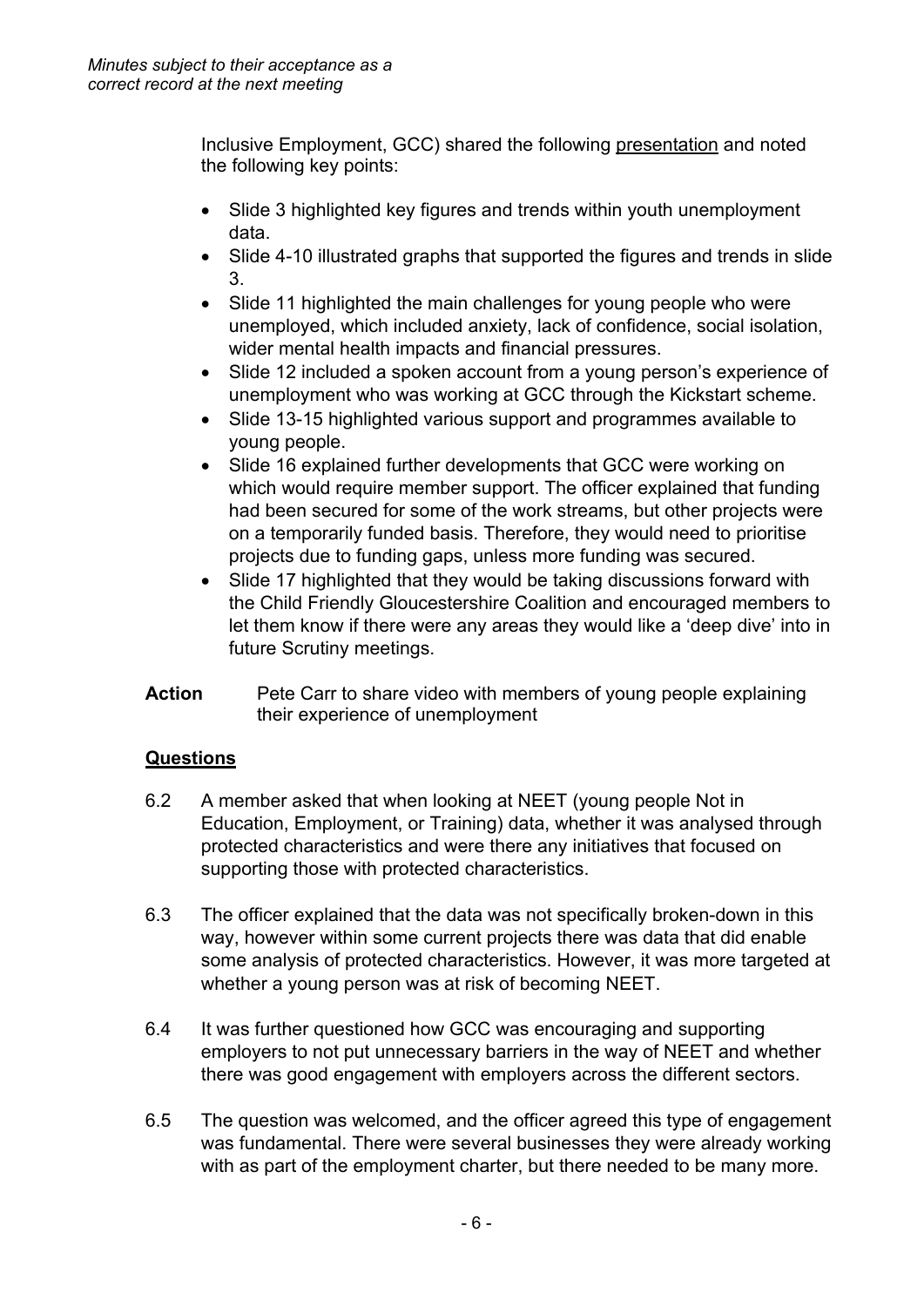The engagement would cover matching work experience, practice interviews, career events etc. between schools and local employers. It also tied in with the inclusive employment agenda, which included an 'inclusive employer award' specific to Gloucestershire, which involved employers making a commitment to improve and open up recruitment practices to becoming fully inclusive to encourage people from all protected characteristics. It was added that this would be taken forward by the Employment and Skills Hubs and employers would be audited annually to ensure compliance.

- 6.6 A member raised that the statistics for employee groups other than NEETS, such as the 25-34 and 35-44, were actually experiencing the slowest return to pre-pandemic levels and potentially needed focused intervention as well.
- 6.7 It was suggested that this could form part of a future discussion as it would involve a more in-depth look at the data and available resource.
- **ACTION** Add item to Committee work plan (DSU)
- 6.8 Members noted that there was no government or nationally led replacement for the Kickstarter Scheme, which had now come to an end. Any solution or replacement scheme would come down to local authority resources. The officer suggested that work with local partners and the Skills and Employment Hubs would be key.
- **ACTION** To confirm figures for the number of young people who are NEET (page 32 of presentation pack), the 25-34- and 35–44-year-olds. To provide comparison data from previous years (Pete Carr)
- 6.9 It was advised that there was an ongoing project called 'Works for Me' running in Gloucester which aimed to understand the challenges around young people identified as NEET, and how to help rearrange them into education or work placements. It was hoped that over the next few years this project would help to identify barriers to help prevention work in schools. Officers hoped to replicate the programme around the county and advised that over 90% of the young people who came through were reengaging with post 16 education and sustaining it.
- 6.10 A member asked about the support that would be provided to young Ukrainian and Afghan refugees who may need extra support and help.
- 6.11 An officer stated that they were looking at developing provision with the Adult Education team because one of the issues was that the population is quite transient, therefore it was tricky for an education provider to put a programme in place plus there was no funding allocated to do it.